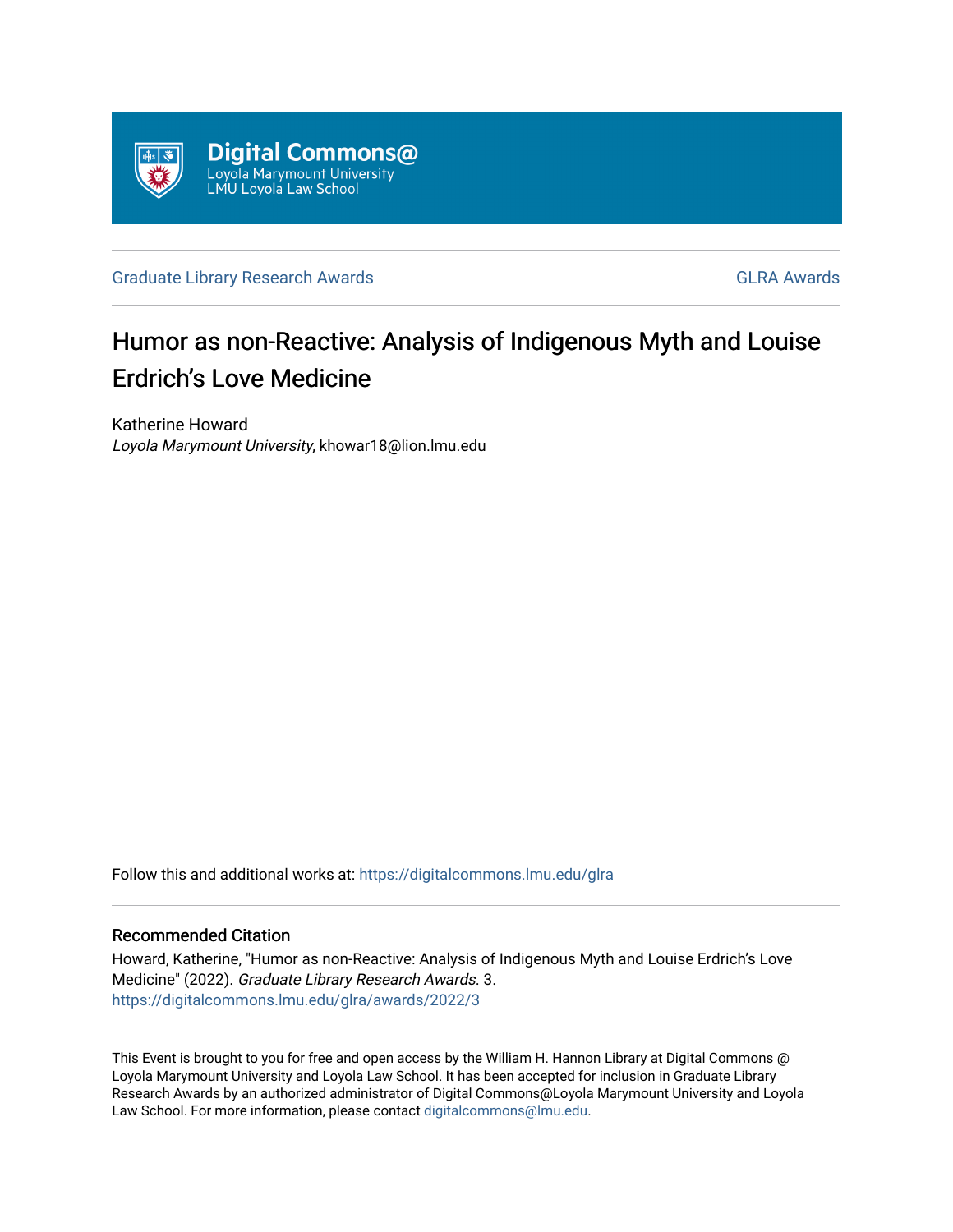Loyola Marymount University

Humor as non-Reactive:

Analysis of Indigenous Myth and Louise Erdrich's *Love Medicine*

Katie Howard

ENGL 6600: Critical Methodologies

Dr. Robin Miskolcze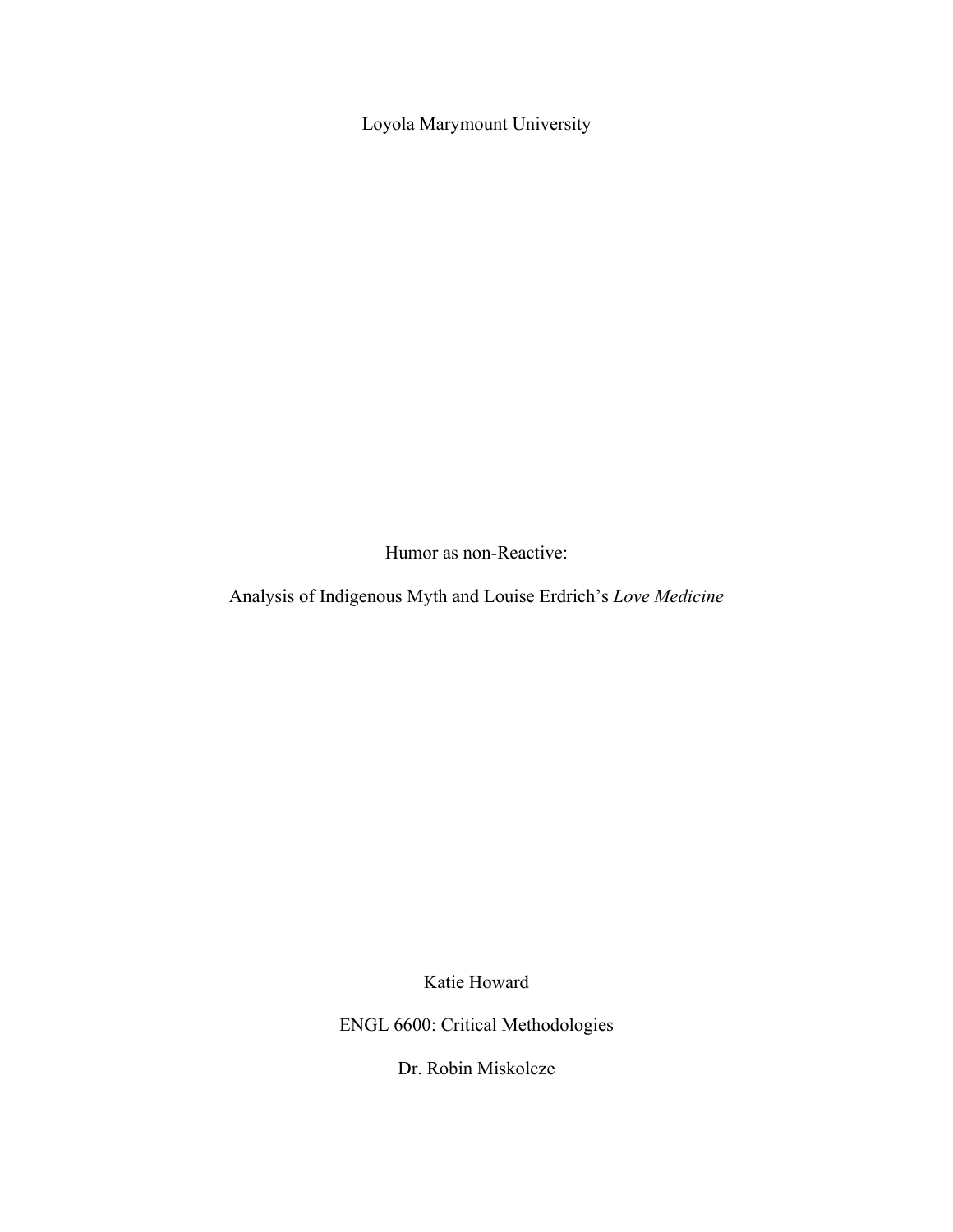Humor serves various functions in literature; it humanizes the complex characters, allows the reader to identify with their struggles and joys, and sometimes satirically comments on complex social systems. This is no different for Louise Erdrich's *Love Medicine*; Erdrich's use of humor works against colonial narratives of perpetual struggle and deprecation in Indigenous communities and is worth investigation. Analysis of the use of humor in this novel unveils both new understandings of Ojibwe people, the sacred stories they tell, and new levels of wholeness. Humor as a lens of interpretation in both Erdrich's work and Indigenous literature in general is not an entirely new concept; critics often conclude that humor is one way of reacting to colonialism and other oppressive forces, which is a valid lens and argument. However, where there seems to be a gap in scholarship is in an examination of the multiplicity causing the humor in *Love Medicine;* scholars often choose moments that are outright humorous without leaving room for the subtleties and nuanced experiences of humor. Therefore, study of the link between Ojibwe myth and humor adds to a reader's appreciation of *Love Medicine* and works to create a more holistic image of Ojibwe people, demonstrating that they are humorous in their own right, not solely as a reaction.

A survey of the current scholarship on humor in contemporary Indigenous literature demonstrates a reliance on the idea of humor as reactive, specifically in reaction to oppressive forces like colonialism, Catholicism, and other structures that dehumanize Indigenous cultures and people. While this approach is valid and essential, scholars often fail to understand the complexities and humanness of Indigenous characters, therefore reducing people to stereotyped versions of themselves. In chapter four of her book, titled, "Humor at Work in Contemporary Native Writings: Issues and Effects," author Eva Gruber attempts to understand the function and inspiration behind humor in Indigenous literature, writing that "Native humor has inevitably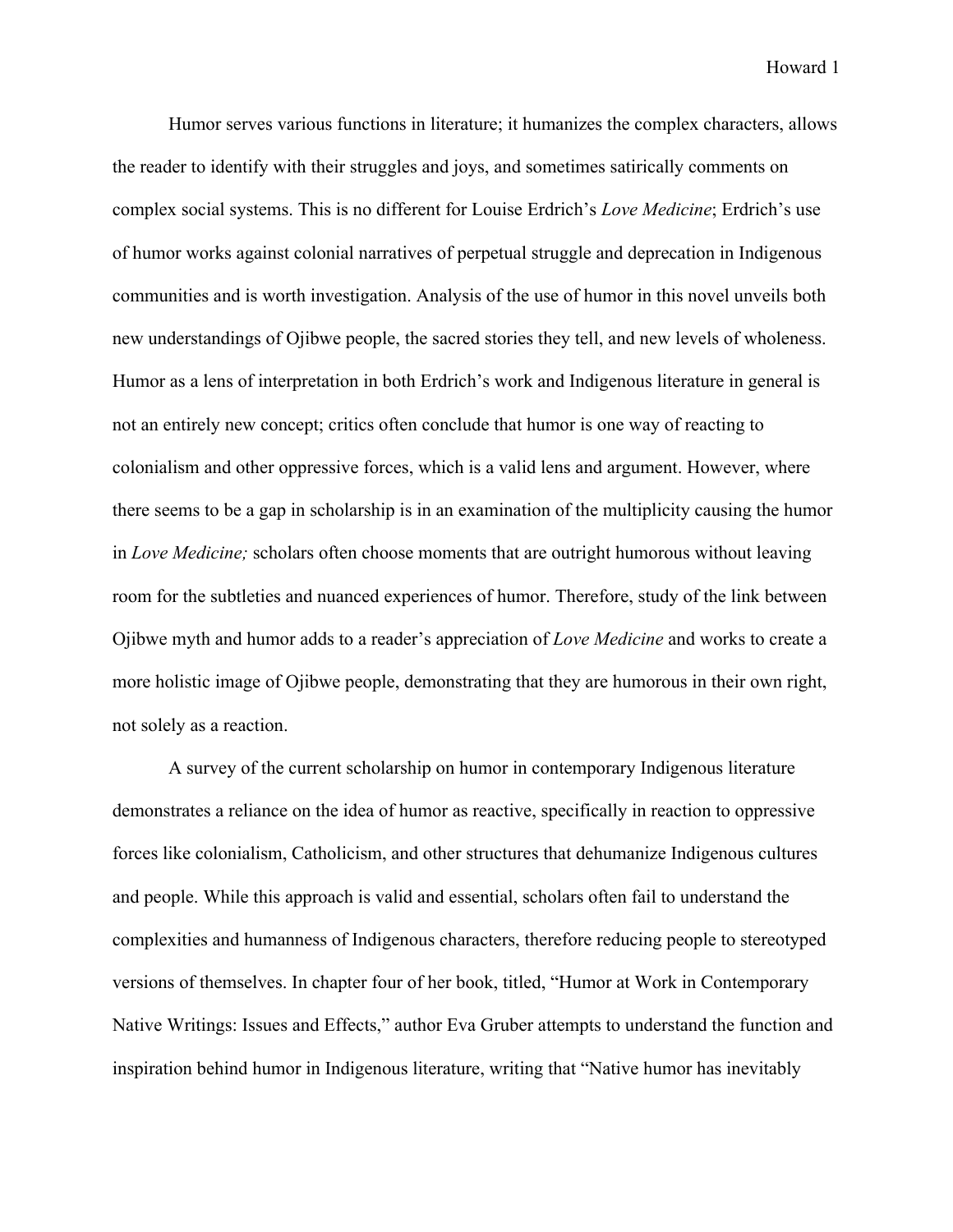been influenced by this legacy of decimation and cultural disruption" (Gruber 117). While noting the "influence" of colonialism on Native humor is worth investigating, Gruber continues by correlating humor with colonialism, suggesting that because it has "inevitably been influenced" by oppression that it could not exist in the way that it does without colonialism. Gruber continues by writing:

Humor…can essentially be analyzed from two angles. From a Native perspective, humor works as a successful strategy for coping with a traumatic past and handling oppression and tragedy…[Secondly] humor in this context…may figure as a kind of "Trojan horse": Sneaking up on readers through shared laughter, humor can align their empathy with Native viewpoints, obscuring conflicts and hierarchies. (Gruber 118)

While humor as a "strategy for coping with a traumatic past" seems possible and worth further note, the purpose of this section seems to be more aimed at relating Indigenous humor to colonialism as a reactive measure, not as a function in and of itself. Additionally, the second lens Gruber offers reads as if she is suggesting that humor is used by Native writers to bridge Indigenous peoples with (often oppressive) structures and peoples; I see this lens as harmful and reductive, allowing for this narrative to continue in which Native people are wholly dependent and associated with white America. It is valid to state that colonialism has affected Native peoples, yet the relation between humor in contemporary Native fiction to oppressive structures reduces their culture and people to ideas digestible by white Americans. Additionally, Gruber remarks about the function of humor in Erdrich's work, specifically her combined novel with Michael Dorris titled *The Crown of Columbus*; Gruber writes that both authors "make their novel an amusing puzzle rather than a righteous accusation, a playfully chaotic rather than fingerpointing encounter with history…Instead…they open up a liminal space for renegotiation in which tragic aspects of Native-White contact are neither neglected nor accusingly dwelt upon" (Gruber 122). Here, Gruber seems to suggest that, because of the humor present in the novel, the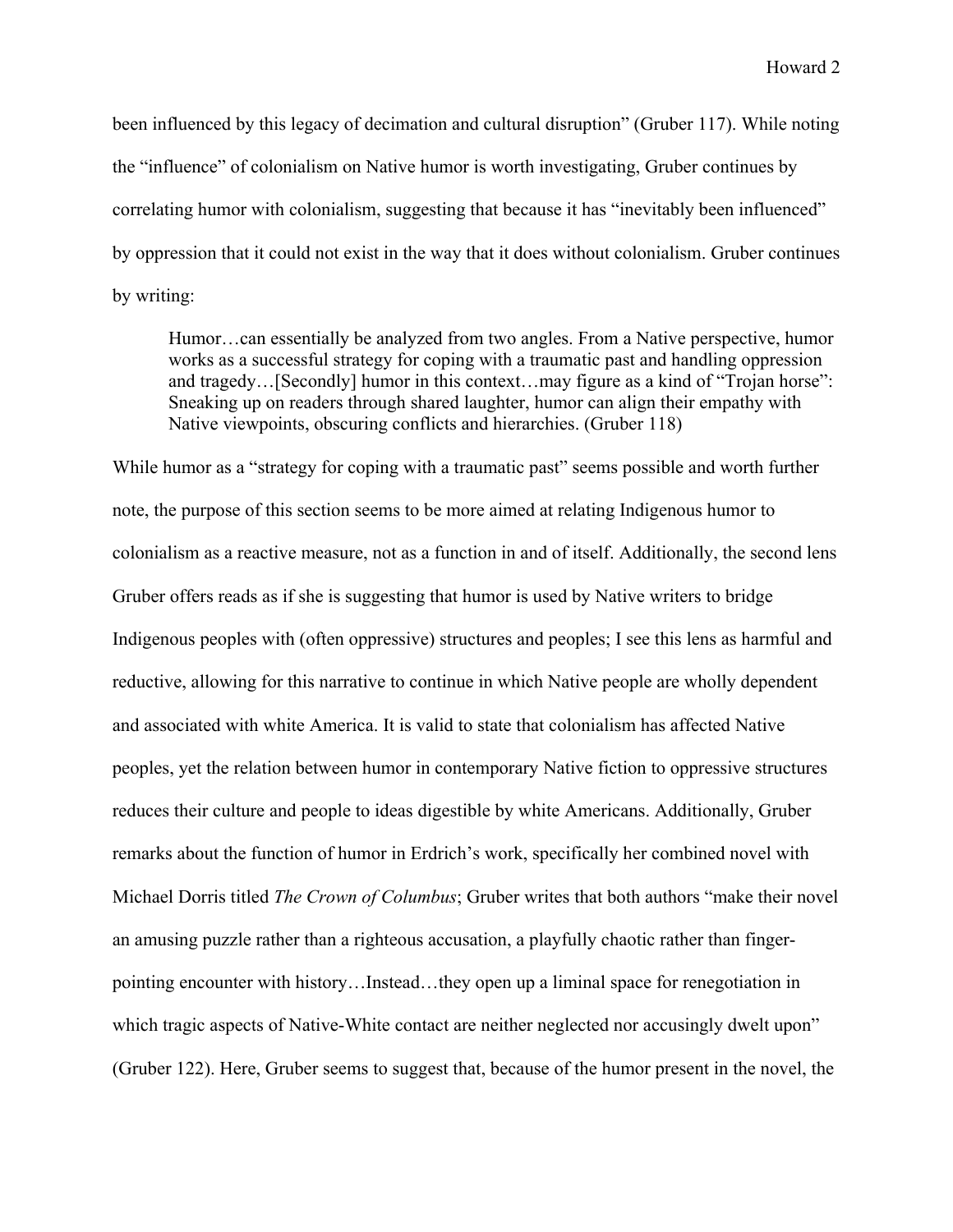authors managed to write a contemporary Native fiction that was not a "righteous accusation," as if that would be uncalled for. Gruber redeems herself by noting that colonialism is "neither neglected nor accusingly dwelt upon," though she again does not leave room for the complexities found in the writing alone. In contrast, Niigaanwewidam James Sinclair, in his article titled "Responsible and Ethical Criticism of Indigenous Literature, writes, "Native writers write about more than resistances to colonialism…. European invasion of our territories is a branch on [our] tree, albeit a heavy one, but ultimately only a branch. Criticism should take up all struggles of our intellectual traditions that embody the entire spectrum of Native existences" (Sinclair 305). This quote perfectly confronts a common idea held by scholars that Native peoples are not whole in and of themselves, that they are always related to the oppressive structures of colonialism; Sinclair states the importance of recognizing the other facets of Native identity and life, which many scholars fail to do. Overall, while the examination of humor as a coping mechanism or reaction to colonialism is valid, the reliance on this trope reduces the authors and characters to functions of white America.

To continue examining critics' focus on colonialism with regards to Indigenous humor, I turn to a moment in *Love Medicine* in which I see critics missing humorous elements. One moment is in the "Saint Marie" chapter. While Erdrich is clearly mocking (or at least reframing) the saints of Catholicism, as seen through the title, little has been said about the humor present in this chapter. In Dennis Walsh's article titled, "Catholicism in Louise Erdrich's *Love Medicine* and *Tracks*," he begins by citing another predominant writer on the subject, Catherine Rainwater; synthesizing her article he writes, "Chapter titles, such as 'Saint Marie,' 'require the reader to recognize and assimilate a host of biblical references.' In turn, the reader is cued 'to expect the story to unfold within an intertextual framework of references…within a Judeo-Christian value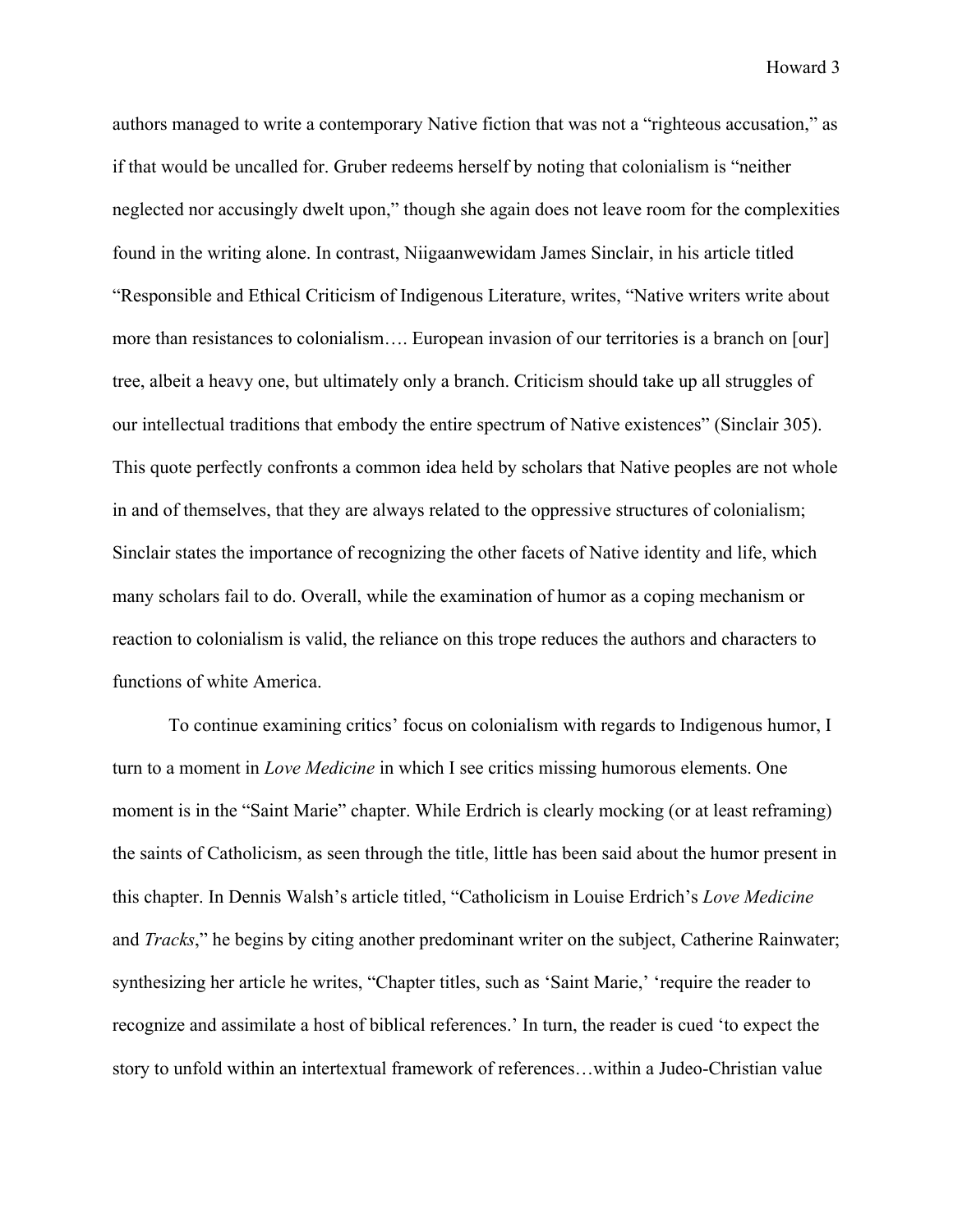system"" (Walsh 109). Marie is not a saint, and Erdrich is being hyperbolic and satirical in this title, yet Walsh and Rainwater are supremely interested in how the story is wholly situated in a "Judeo-Christian" context, and how certain cues help the reader understand this. While I am not arguing for a complete abandoning of this analysis, for the linkage between Catholicism and Marie here is an integral part of the chapter, I am pointing to a lack in scholarship on what I see as humorous moments of the novel. Clearly, Marie suffered significant physical and mental abuse at the hands of Sister Leopolda, but Erdrich is writing in a tone that suggests Marie's point of view is unique in the way she reframed her trauma. While this tone could be viewed as a reaction to the oppressiveness of Catholicism, like many scholars suggest, the specific tone and twisted logic Marie used to outwit the old woman is humorous in its own right. For example, one moment where I see this is when Marie reflects on Sister Leopolda's cruelty, thinking, "The real way to overcome Leopolda was this: I'd get to heaven first. And then, when I saw her coming, I'd shut the gate…That is why…I wanted to sit on the altar as a saint" (Erdrich 48). Marie, through her own voice, is being funny here; by claiming she wants to "sit on the altar as a saint" (Erdrich 48) just so she can shut Leopolda out of heaven is humorous. Erdrich created a complex character who clearly suffered abuse, and who is at least somewhat reacting to the oppressive force of Catholicism, but who is also funny in her tone of voice and manipulation of the situation. Marie is able to outwit an old nun, and she does this both through her unique perspective and her humorous outlook on how one can manipulate situations and make jokes about it, even at a young age.

To demonstrate how a scholar might talk about humor in *Love Medicine* and Indigenous literature without relying on the concept of humor as reactionary, I will now turn to the article, "*Gikenmaadizo miinwaa Gikenmaa'aan*: Patterns of Identity in the Writing of Louise Erdrich"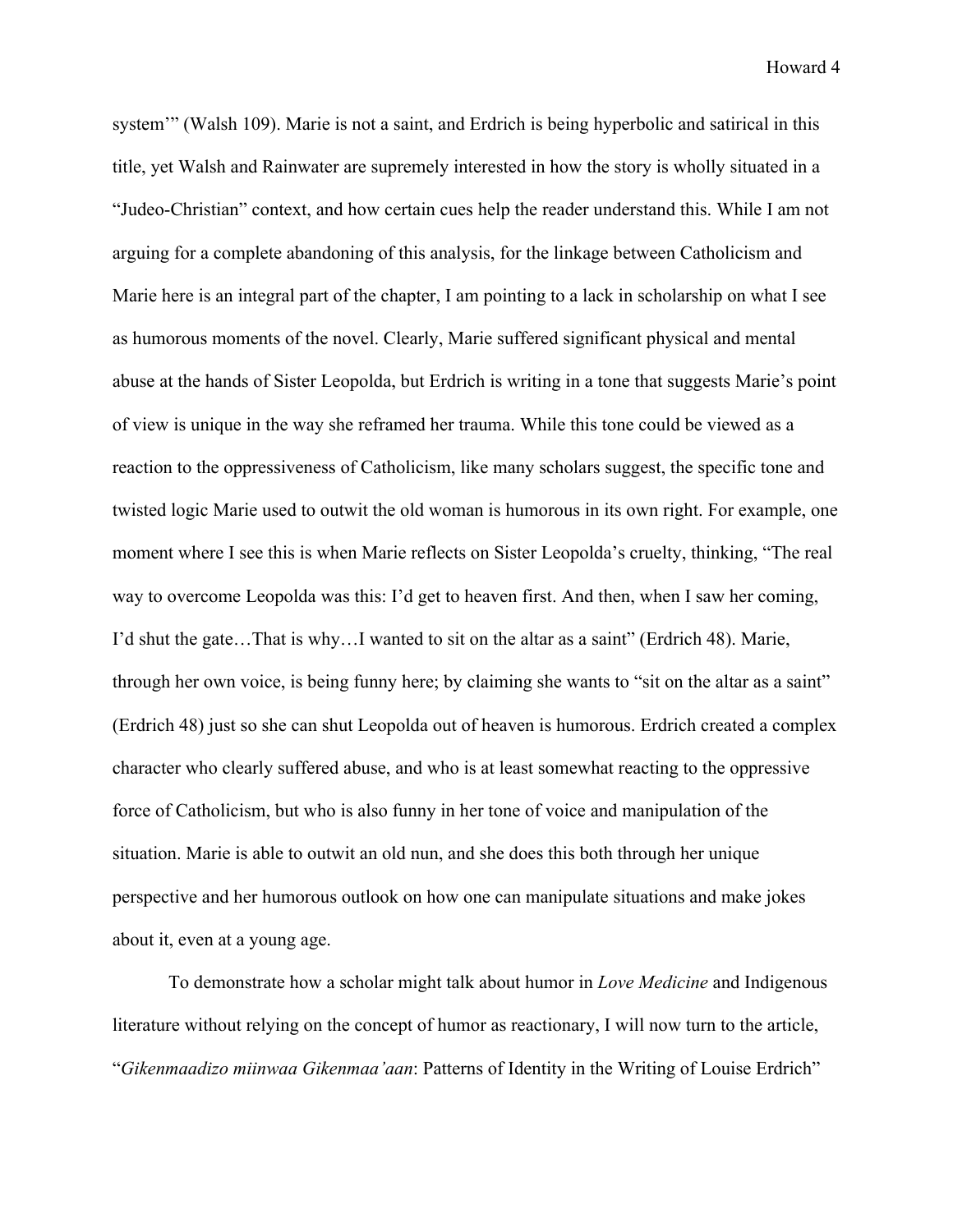written by Margaret Noodin. In discussing Catholicism in *Love Medicine*, Noodin writes about Lipsha and his love medicine. Beginning with a quote from Lipsha, who reflects, "Our God's aren't perfect…but at least they come around…if you ask them right" (Erdrich 232), Noodin synthesizes, "Of course, the implications of forgetting how to 'ask them right' are clear…In fact the darkly comedic outcome of Lipsha's love medicine is a parable about how tradition cannot be altered too much" (Noodin 64). Here, Noodin attempts to understand why this scene is "darkly comedic" and does not immediately suggest he is reacting to Catholicism but rather meditating on tradition. While this comment is only related to humor on the surface, Noodin's analysis manages to refrain from relying on narratives of colonialism to explain Lipsha's humor. In the same passage from *Love Medicine,* Lipsha is both meditative on why the Chippewa gods sometimes fail to listen and how the Catholic God stopped listening, and his reflective process is humorous given the situation he is reflecting on from the previous scene. Lipsha synthesizes his meditation after he describes how Grandpa Kashpaw was yelling in Church; when Lipsha asks him why, Nector responds, "God don't hear me otherwise," (Erdrich 231). This scene, with both the introspection about the deafening of the Catholic God and the implication of failing to call to the Chippewa gods properly, is uniquely humorous, and is not necessarily simply humorous in reaction to Catholicism's harmful pressures; I see the comparison of the two religions as humorous without claiming Lipsha's reflection to be reactive.

Noodin continues by articulating how humor functions in traditional Anishinaabe myths, particularly in the trickster story of the Nanabozho; Noodin mentions that Lipsha is one of the characters that can be viewed through this lens, and this analysis participates in a complex investigation of humor in Indigenous literature. While Noodin's analysis of the Nanabozho story is lacking in a complete review of the whimsical elements present, she does mention the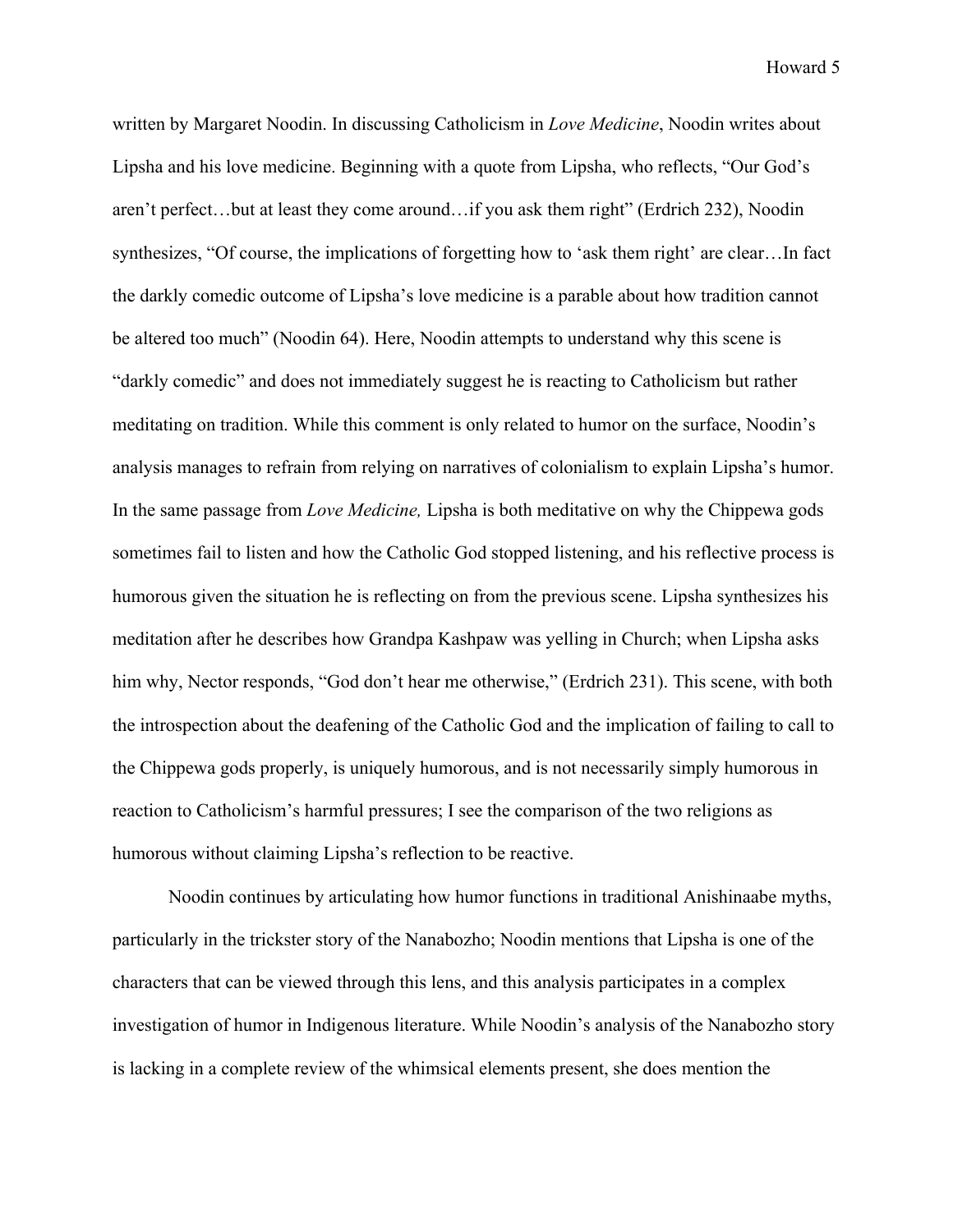complexity of the narrative by writing, "Somewhere between the good and bad in Anishinaabe stories is Nanabozho, the Anishinaabe version of a trickster, jester, and prophet" (Noodin 66). The jester in traditional American folklore is known to be a humorous figure, and a comparison between the two, even if slight, suggests an awareness of a comic element located in the Nanabozho myth. Additionally, an acknowledgement of the complexities of the narrative, a figure who is "somewhere between the good and the bad," (Noodin 66) works against a reductive viewing of Anishinaabe stories, allowing space for intricacies and nuance. She relates Nanabozho to Lipsha by listing the various characters who could embody the narrative's framework, stating, "Nanabozho…[is] a name that connects a wider group of people…[including] Lipsha Morrisey. All of them exhibit characteristics often attributed to the mythic Nanabozho. They all have an inexplicable power to transform themselves or escape any situation needed" (Noodin 67). The ability to "escape any situation needed" is applicable to Lipsha and his concocted love medicine, even if its outcome was not as expected. The humor is in this tragic outcome, for, much like the Nanabozho, Lipsha uses trickster characteristics and "inexplicable power" in trying to fix his love medicine (67). Through this, the reader is reminded of Lipsha's humanity; Noodin notes this element is consistent with traditional stories of the Nanabozho by stating, "Nanabozho's human nature is reflected in [his] faults and failures, but also in his…teasing sense of humor, which was often part of traditional stories" (Noodin 67). Noodin's analysis here, in both her unpacking of the complexities of the Nanabozho legend and its relation to Lipsha, does in fact participate in the analysis of humor without relying on its reactiveness, as many scholars do. What I most appreciate about Noodin's analysis here is its foregrounding in Indigenous myth; this demonstrates that Anishinaabe stories have *always* been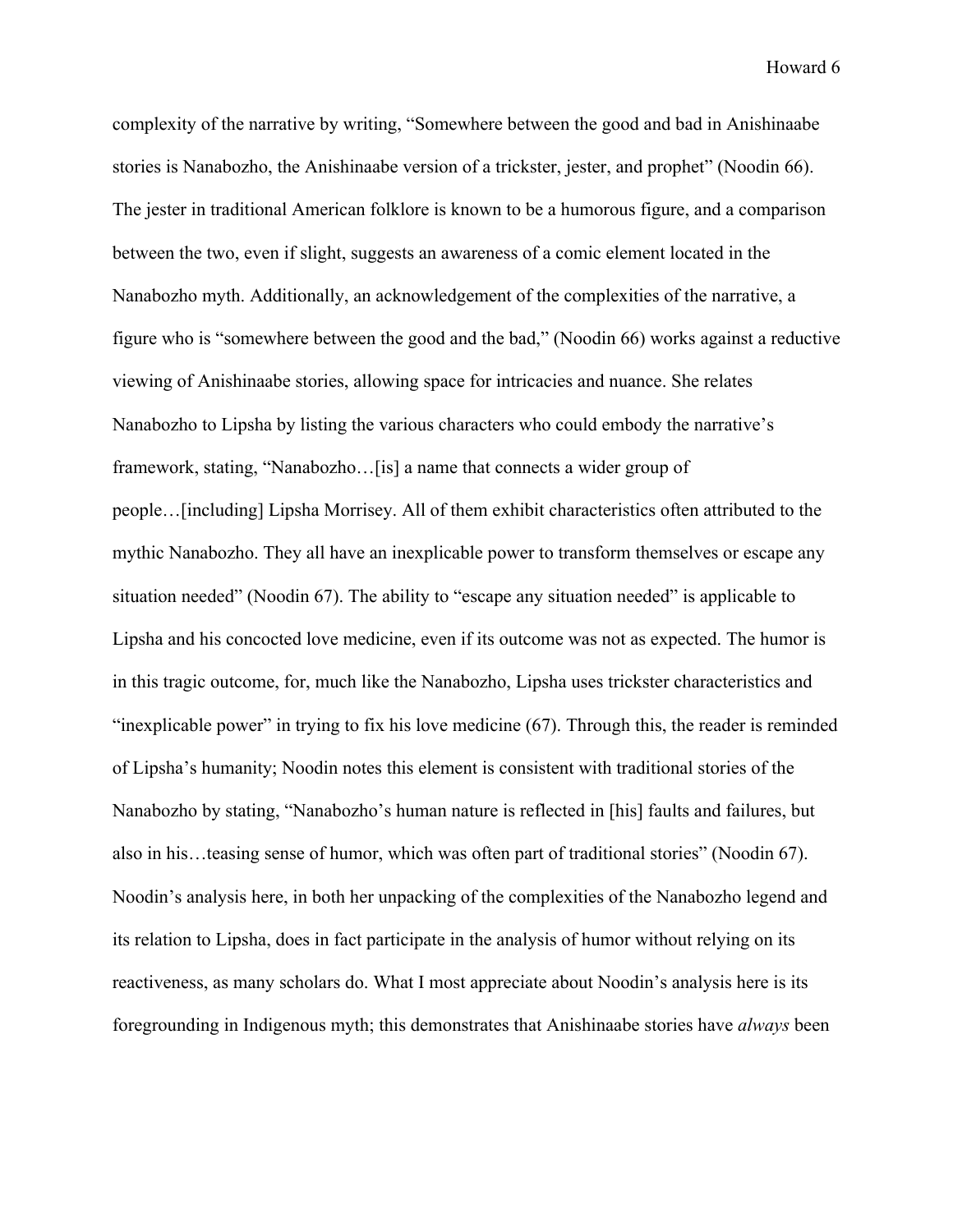complex and humorous, as the stories were around before colonialism, suggesting we can therefore read Lipsha as a Nanabozho-type figure who is comedic.

Another significant contribution to the scholarship of Indigenous humor was made by Lawrence Gross, who published various articles on Anishinaabe culture, humor, and religion; Gross, who sometimes analyzes how humor is a survival tactic, overall adheres to Sinclair's suggestions of ethical criticisms. In his article, "The Comic Vision of Anishinaabe Culture and Religion," Gross begins by noting a lack of scholarship on humor in Indigenous stories, and he therefore seeks to correct this; he begins by stating, "Although the sacred stories of the Anishinaabe are wide ranging, one common element is that many of the stories are funny. What happens if the humorous nature of Anishinaabe tales is taken seriously?" (Gross 436). This question seems pertinent to analysis of *Love Medicine*, as a lack of discussion around its humorous elements infers scholars do not find it complex enough to analyze. Gross' analysis is useful because it is grounded in Anishinaabe myth, much like Noodin's work; through his discussion of the Nanabozho myth (spelled Wenabozho in his article), readers learn that humor has always been a factor in Indigenous stories. Gross writes, "Wenabozho often goes against prevailing social norms… The nonseriousness of Wenabozho myths is clear enough…. The tales encourage us to live by our wits and not be tied down by any one set way of doing things" (Gross 447). This idea of working "against prevailing social norms" through humor is applicable to *Love Medicine*; one example of this is when Marie reads the letter from Nector about his infidelity. Instead of outright confronting Nector, she places the letter under the salt jar instead of the sugar jar, where he initially placed it; she reflects, "I did this for a reason. I would never talk about this letter but instead let him wonder. Sometimes he'd look at me, I'd smile, and he'd think to himself: salt or sugar? But he would never be sure" (Erdrich 161-62). Marie is obviously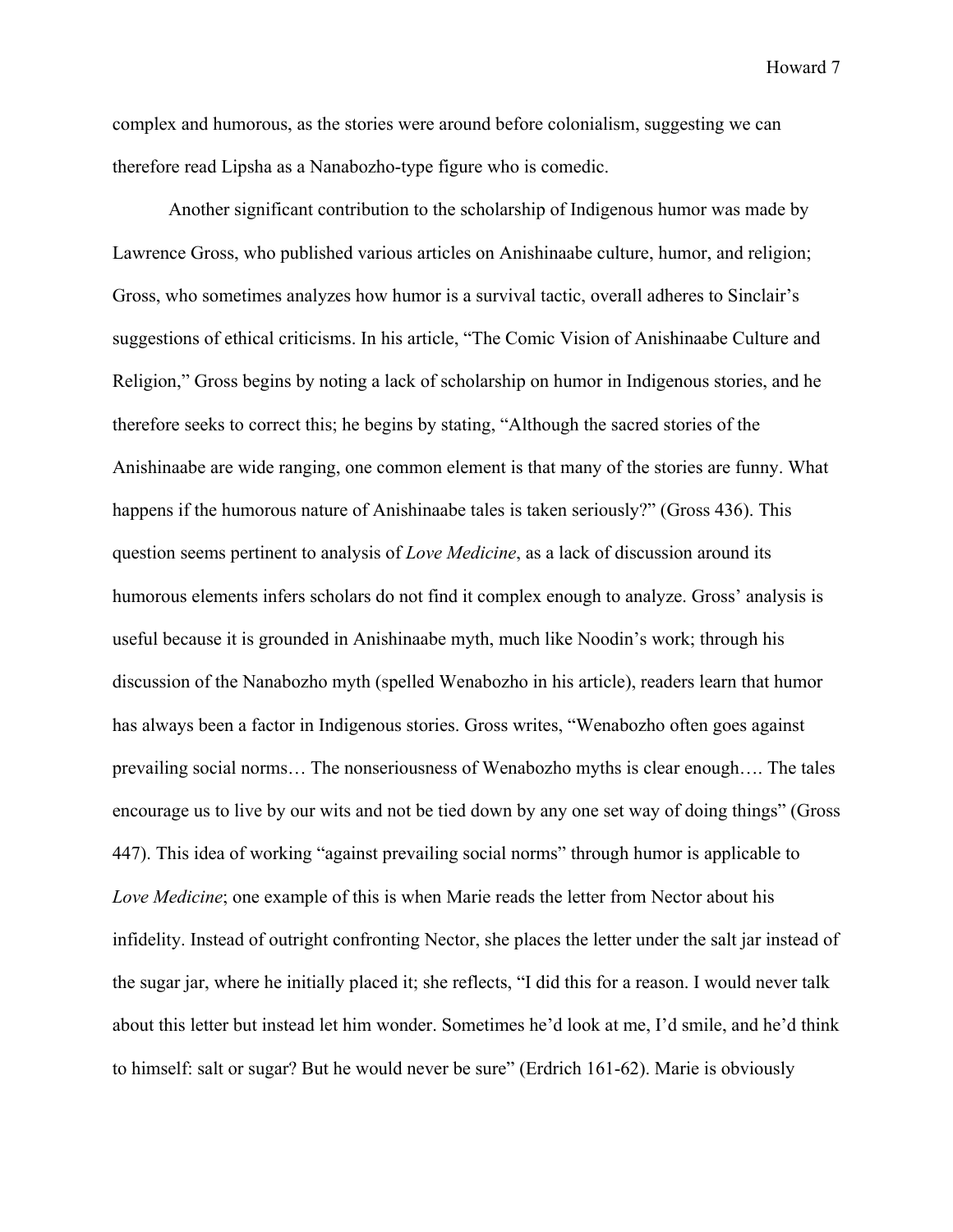being humorous here, for she is telling the audience how she plans to taunt Nector. Using Gross' analysis, this move suggests Marie is acting "by [her] wits" and is even working "against prevailing social norms," (Gross 447) for the female character is often portrayed as the victim in infidelity scenarios. The humor in this scene is also found in the audience's awareness of her choice through her narrative voice; this scene gives the reader knowledge of something another character is oblivious to, and Marie can be seen as embodying the Nanabozho trickster framework. Erdrich's employment of humor, through the inclusion of the audience and through Marie's snide tone, is punctuated by Gross' analysis.

What is unique about Lipsha and Marie is that we hear from them in their own point of view; both characters reflect upon things with an unapologetically humorous tone, and the choice to both provide us with these specific points of view and to make it comedic is intentional on Erdrich's part. Another example of this humor (out of many) is found in the eponymous chapter when Lipsha attempts to shoot the geese for his love medicine, meant to bring his Grandparents back together. Lipsha recounts this scene from his own point of view, reflecting:

I lifted Grandpa's gun to my shoulder and I aimed perfectly, and *blam*! *Blam*! I delivered two accurate shots. But the thing is, them shots missed….Whether it was that the stock had warped or the barrel got bent someways, I don't quite know, but anyway…Lipsha Morrissey was left there…and the thought of it got him depressed. Now it isn't my style, in no way, to get depressed. (Erdrich 240)

This scene is undeniably comedic, for he says he "delivered two accurate shots" which were not accurate at all, as he missed the geese. This humorous tone continues when Lipsha refers to himself in the third person, and then remarks that "it isn't my style... to get depressed", as if one can simply develop the personality trait of not being depressed (240). This comic scene continues when Lipsha decides to buy the hearts instead of hunting them; to preface this scene, Lipsha states, "All right. So now I guess you will say, 'Slap a malpractice suit on Lipsha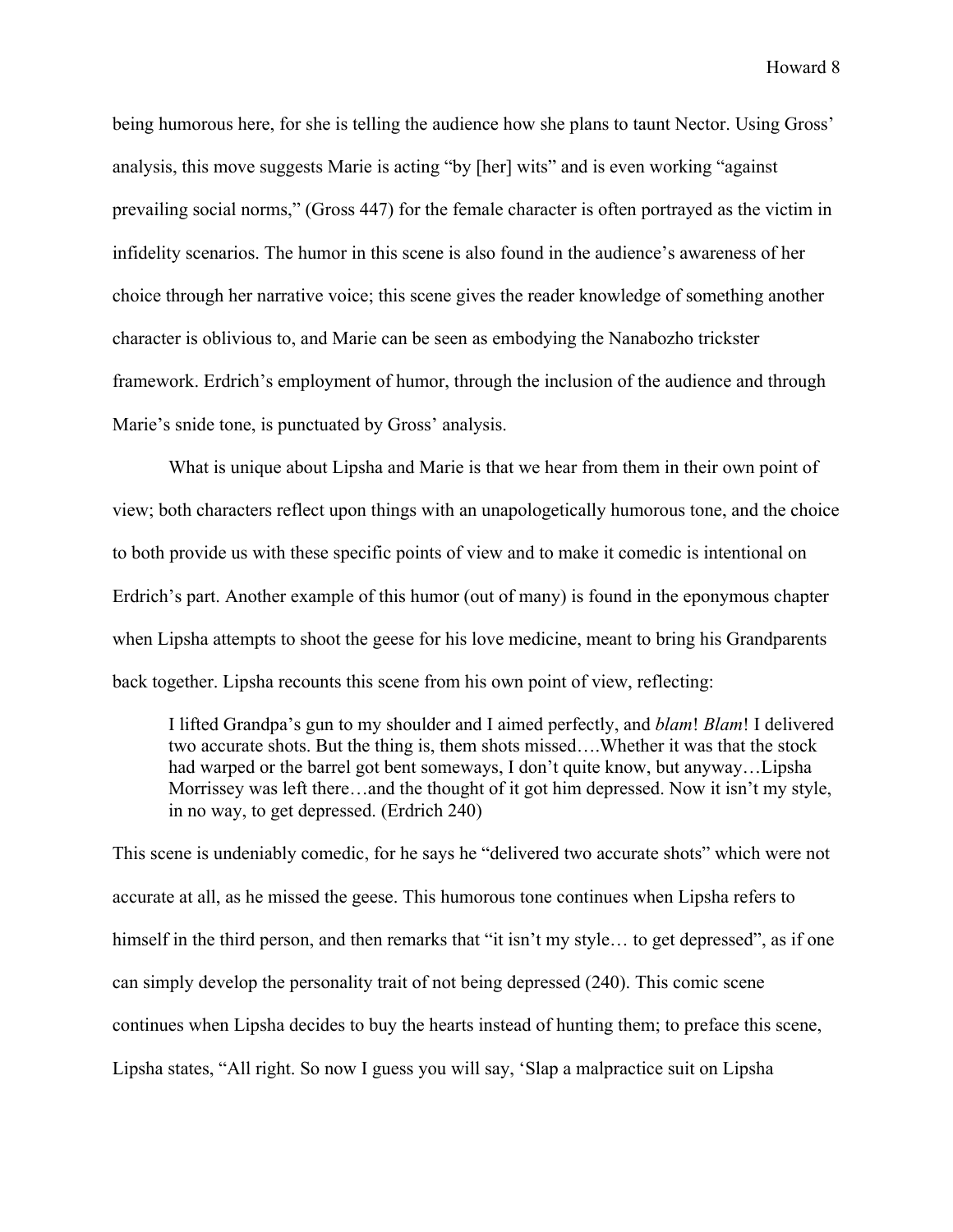Morrissey.' I heard of those suits. I used to think it was a color clothing quack doctors had to wear so you could tell them from the good ones. Now I know better that it's law" (Erdrich 241). Lipsha is being humorous here, both in his suggestion that using the store-bought hearts warrants a malpractice suit, and in his discussion of the meaning of a "malpractice suit" and how he now "know[s] better that it's law" (Erdrich 241). Yet, there is a lack of scholarship on his comedic reflections and voice; Lipsha's humor here is not in reaction to anything, for it is just his personality, developed through Erdrich's characterization of him, that makes the reader laugh. Erdrich wittily has Lipsha talk to the reader by saying "so now I guess you will say…" (241), which is a humorous literary device that often causes the reader to stop and chuckle, and continues by having Lipsha say he used to not know what malpractice meant; this is a creative way to have a character make fun of themselves, for Lipsha's humor is not fully self-deprecating but more saturated around an awareness of his own comedic misfortunes and ironies.

In conclusion, scholarship on contemporary Indigenous literature is lacking in analysis of humor present in both traditional Indigenous stories and modern fiction. A reliance on colonialism-centered narratives which state that humor is purely reactionary deprioritizes Indigenous myths and culture, which often contain nuanced humorous moments and complexities. This approach risks a flattening of Indigenous life, people, and stories, and reduces their stories to colonial narratives of deprecation, which ultimately needs to be corrected.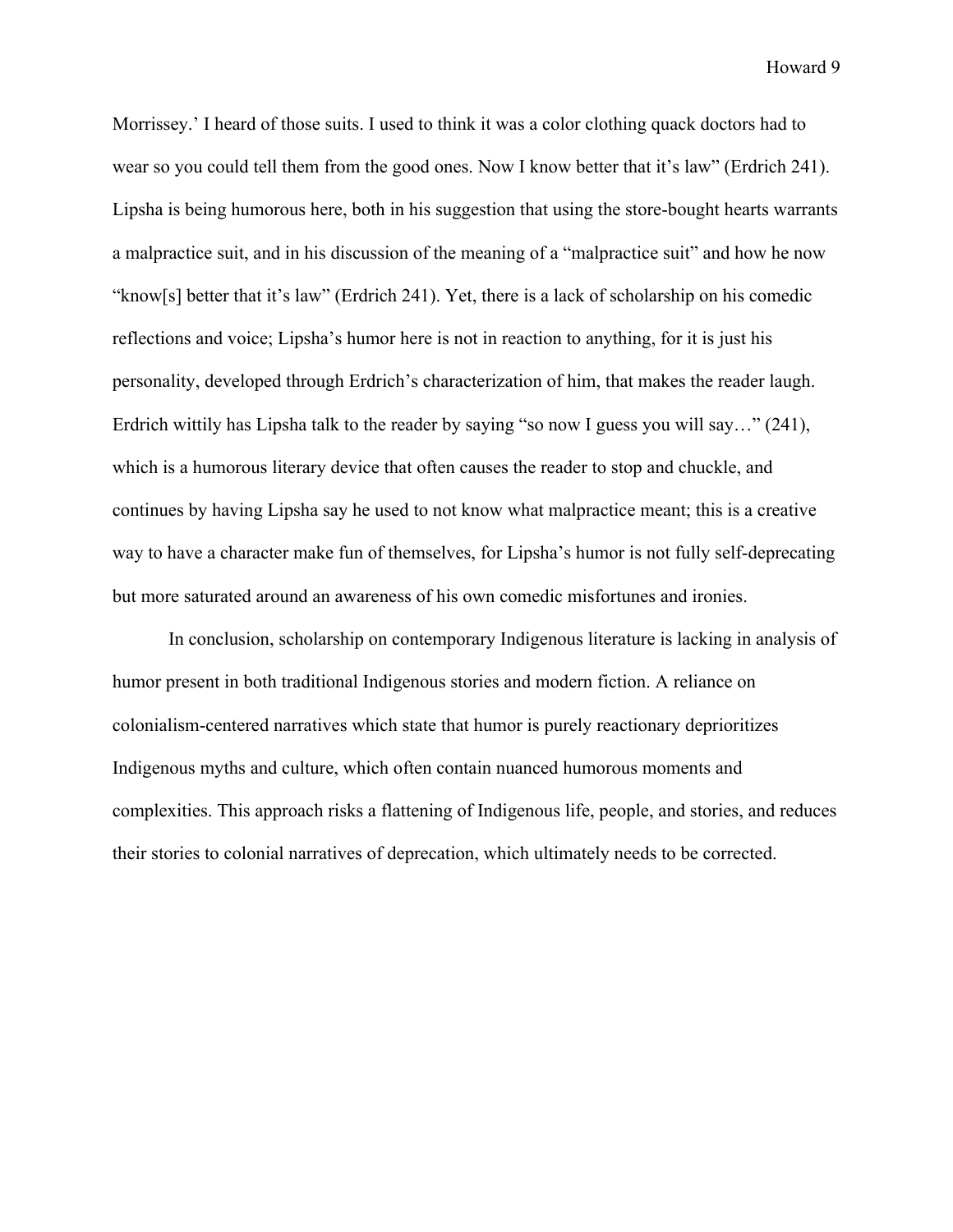## **Works Cited**

Blaeser, Kimberly M. "Native Literature: Seeking a Critical Centre." *Learn, Teach, Challenge: Approaching Indigenous Literatures*, edited by Deanna Reder and Linda M. Morra, Wilfrid Laurier University Press, 2016, pp. 231–238.

Erdrich, Louise. "Love Medicine." Harper Perennial, 2009.

- Gross, Lawrence William. "The Comic Vision of Anishinaabe Culture and Religion." *The American Indian Quarterly*, vol. 26 no. 3, 2002, p. 436-459. Project MUSE, doi:10.1353/aiq.2003.0038.
- Gross, Lawrence William. "Silence as the Root of American Indian Humor: Further Meditations on the Comic Vision of Anishinaabe Culture and Religion." *American Indian Culture and Research Journal*, vol. 31, no. 2, 2007, pp. 69–85. EBSCOhost, doi:10.17953/aicr.31.2.b71431w6p435h637.
- Gruber, Eva. "Reimagining Nativeness through Humor: Concepts and Terms." *Humor in Contemporary Native North American Literature: Reimagining Nativeness*, Boydell & Brewer, 2008, pp. 19–54, [http://www.jstor.org/stable/10.7722/j.ctt81fcc.6.](http://www.jstor.org/stable/10.7722/j.ctt81fcc.6)
- Noodin, Margaret. "Gikenmaadizo Miinwaa Gikenmaa'aan: Patterns of Identity in the Writing of Louise Erdrich." *Bawaajimo: A Dialect of Dreams in Anishinaabe Language and Literature*, Michigan State University Press, 2014, pp. 39–78, https://doi.org/10.14321/j.ctt7zt7f9.8.
- Sinclair, Niigaanwewidam James. "Responsible and Ethical Criticisms of Indigenous Literatures." *Learn, Teach, Challenge: Approaching Indigenous Literatures*, edited by Deanna Reder and Linda M. Morra, Wilfrid Laurier University Press, 2016, pp. 301–308. Van Dyke, Annette. "Questions of the Spirit: Bloodlines in Louise Erdrich's Chippewa